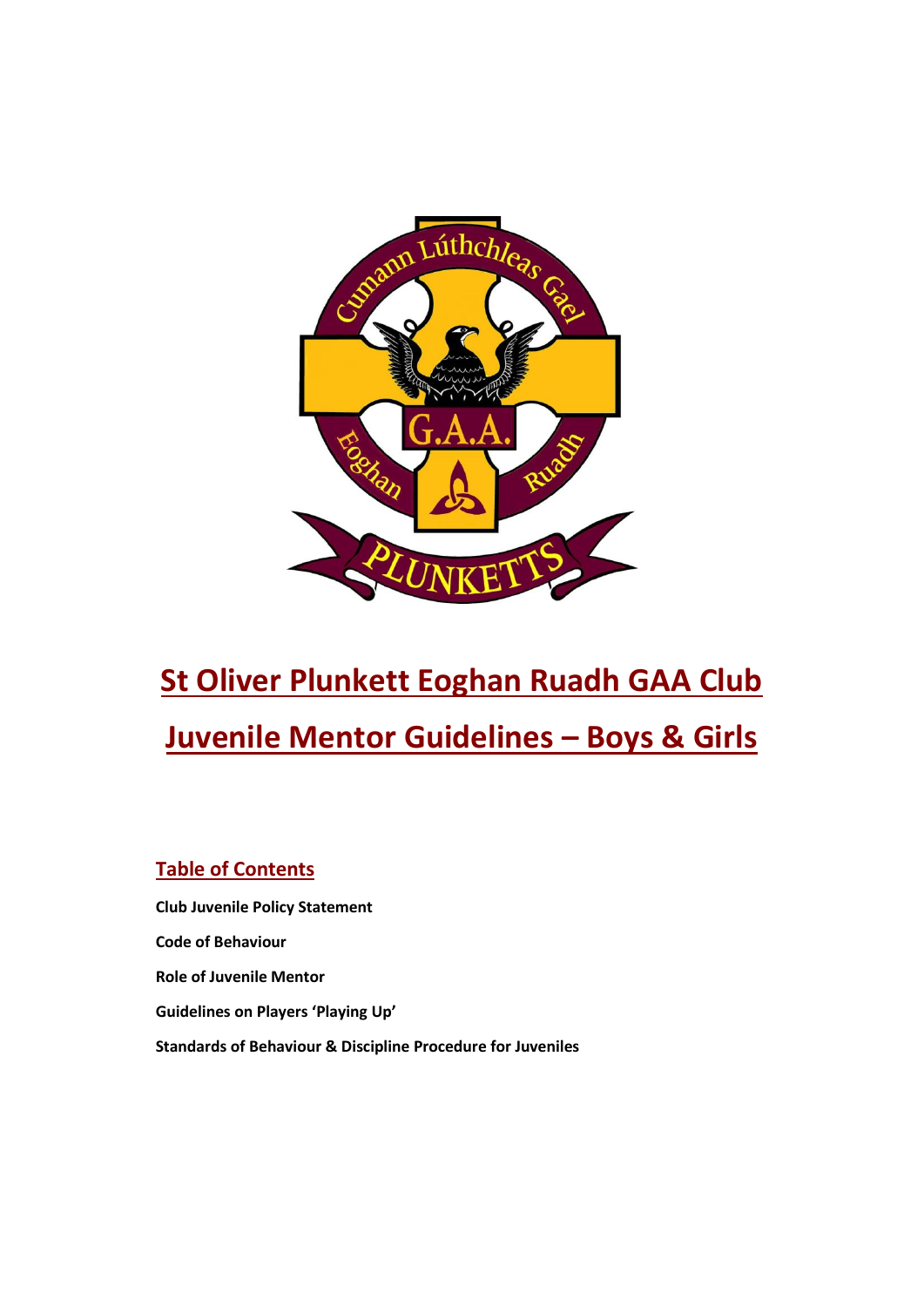

## **Club Juvenile Policy Statement**

St Oliver Plunkett Eoghan Ruadh GAA Club (otherwise referred to as 'the Club' in this document) is a voluntary organisation with all activities being organised by members on a voluntary basis. Juvenile mentors refer to all the adults who organise and manage training and matches for juvenile teams.

The purpose of this document is to provide a realistic and common-sense approach to the juvenile practices within the Club covering behaviour, conduct and good practice. It outlines the codes, policies and procedures adopted by the Club in carrying out its day to day activities, providing best practice guidelines for juvenile mentors. These Guidelines have been developed to give guidance and support to all mentors who are expected to adhere to the core principles in their entirety.

#### **Core principles**

It is universally accepted that sport can play a positive role in a child's development, notably in the areas of health and well-being, and can boost confidence, communication and socialisation skills from nursery players right through to adulthood.

As adults, we have a responsibility to create and foster a positive sporting environment that nurtures children and young player's skills and encourages them in their sporting dreams and ambitions.

The Club aims to strike a balance between a young player's desire to win and a young player's right to participate, irrespective of ability. A balanced approach to competition makes a significant contribution to the development of the player, while at the same time providing fun, enjoyment and a sense of satisfaction and achievement.

The highest standards of sportsmanship are expected of all those that undertake the role of juvenile mentors and from all who don the Club jersey and from all associated with the Club in whatever capacity.

## **Code of Behaviour**

**The Code of Behaviour** sets out clearly the appropriate levels of behaviour, practice and conduct required from our all our members including juveniles, adult players, coaches, supporters and parents/guardians.

The Club is committed to developing, promoting and implementing this Code of Behaviour to ensure fair play, respect, equality, safety and non-discrimination in all aspects of its work and play.

The Club Executive Committee has the authority to investigate any matter of concern and to suspend, warn, fine or disqualify any mentor from club activities for breaches of the Club Constitution & Rules, Code of Behaviour and the Official Guide or for conduct considered to have discredited or harmed the Club or the GAA.

Players and club members can benefit greatly from sports in terms of personal development and enjoyment. Accordingly, all players and club members are encouraged to realise that because of their participation in Gaelic Games that they also have a responsibility to treat all players, coaches, team mentors, visiting teams and officials with fairness and respect at all times.

The Club will continue to build on the enjoyment and privilege of competing, representing or supporting St Oliver Plunkett Eoghan Ruadh GAA Club with Pride and Passion.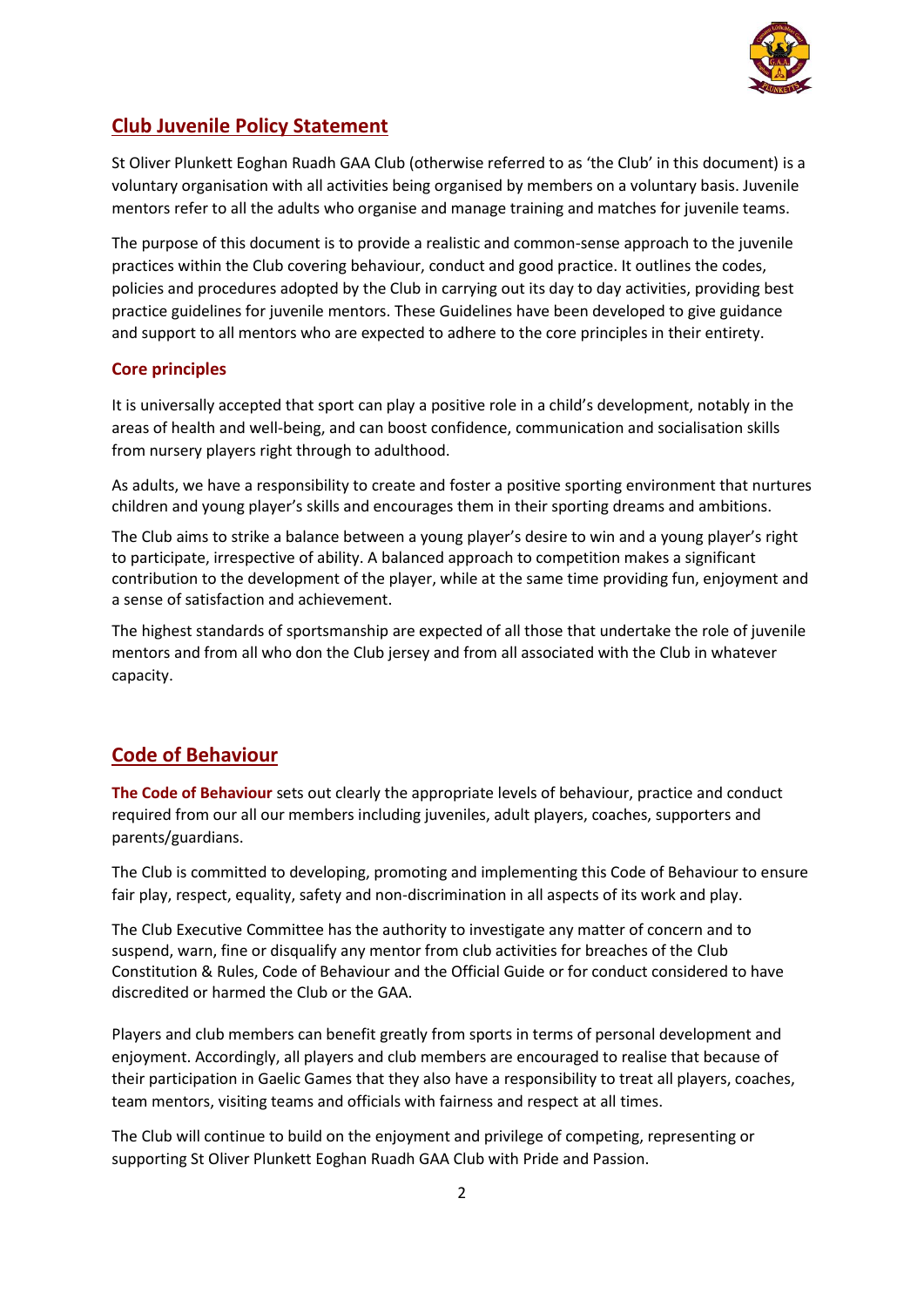

#### **Code of Behaviour – Juvenile Players**

- Speak with the Club's Child Welfare Officer if you suspect that someone has been harmed in any way.
- Always do your best, play fairly and have fun.
- Do not use violence, unfair or bullying tactics to gain advantage or isolate other players.
- Respect all coaches, mentors, officials and opponents.
- Do not shout at or argue with the referee, officials, team mates or opponents.
- Represent your team, club and family with pride and dignity.
- Shake hands after a game.
- Always turn out for all games in the official club gear.
- Strictly no ball play of any sort in the club's carpark.
- Have respect for our club facilities and equipment including the clubhouse, dressing rooms, hall and gym (over 16's only) and for our neighbours at all times.

#### **Code of Behaviour – Juvenile mentors / coaches**

All Coaches working with young people and children are required to be suitable for their chosen role(s), and should be appropriately trained, qualified and supported to fulfil such roles.

- All coaches are required to undertake agreed vetting and background Garda checks and to attend coaching and training courses relevant to their roles.
- All coaches and team mentors working with underage teams (teams under 18) are required to undertake appropriate child protection courses.
- Coaches are required to maintain a child centred approach: Respect the rights, dignity and worth of every person and treat each person equally.
- Develop an understanding of relevant coaching methods and ensure that you have the appropriate level of coaching accreditation.
- Be positive during coaching sessions, games and other activities so that young players always leave with a sense of achievement and an increased level of self-esteem.
- Develop an appropriate working relationship with children based on mutual trust and respect.
- Only deliver one to one coaching, if deemed necessary, in a group setting.
- Avoid unnecessary physical contact with an underage player and never engage in inappropriate touching of a player.
- Respect the rights, dignity and worth of every person and by treating each one equally regardless of age, gender, ability, ethnic origin, cultural background or religion.
- Ensure regular games for the greatest number of players All Juvenile Players involved in 'Go Games' (U8 - U12) should get an equal amount of playing time.
- Encourage sportsmanship and "Fair Play" on the field of play among youth players.
- Encourage respect for Match Officials by your own behaviour towards such officials.
- Never use foul language or provocative language/gestures to a player, opponent or match official. Do not question a referee's decision or integrity.
- Don't shout at or lecture players or reprimand/ridicule them when they make a mistake. Children learn best through trial and error. Children and young people should not be afraid to **risk** error to learn.
- Ensure that your players always turn out for all games in the official club gear including shorts and socks.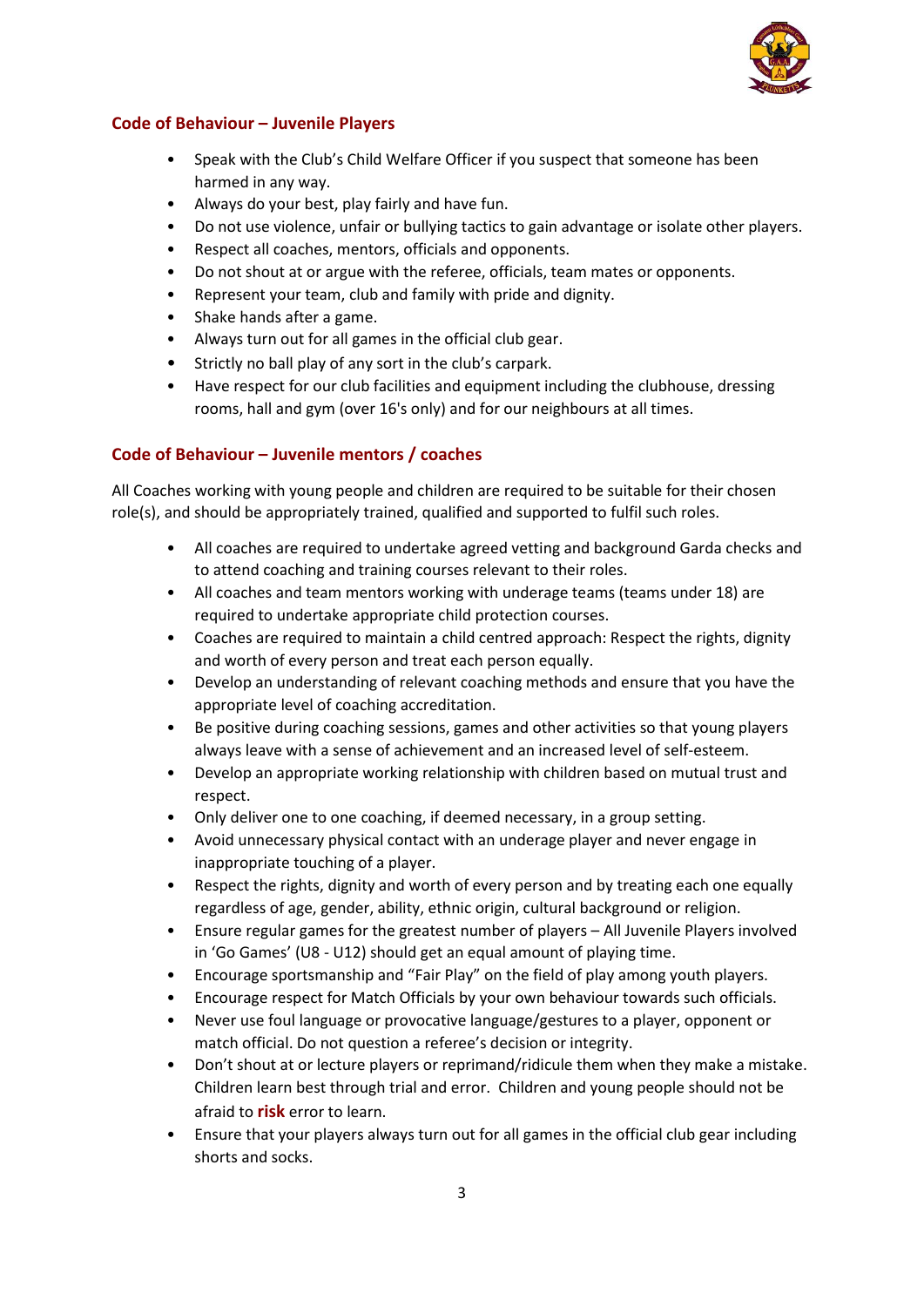

• Ensure that all dressing rooms, home & away and the general areas that are occupied by your players and other Club personnel, prior to, during or immediately following the completion of any match are kept clean and are not damaged in any way.

## **Code of Behaviour – Parents/Supporters**

- Always encourage and support your child and their team mates in their sport.
- Be familiar with the mentors who are coaching your child.
- Behave responsibly on the side-line and do not question a referee's decision or integrity.
- Never use foul language or provocative gestures to a player, opponent or match official.
- Encourage your child and their team mates to play by the rules.
- Inform the club / team mentors of any medical condition or special needs of your child.
- Ensure that the coach/mentor is informed in advance if your child is unavailable for training and games - at least two days in advance for games.
- Ensure that your child punctually attends training or games.
- Play an active role in organising and assisting various activities within the Club.
- Ensure your child has the proper equipment/training gear e.g. helmets, shin guards, gum shields etc.
- Show approval whether the team wins, loses or draws a game.

The link to the full GAA Code of Behaviour is [http://www.gaa.ie/the-gaa/child-welfare-and](http://www.gaa.ie/the-gaa/child-welfare-and-protection/code-of-behaviour)[protection/code-of-behaviour](http://www.gaa.ie/the-gaa/child-welfare-and-protection/code-of-behaviour) and would recommend that you read the full code.

## **Child Protection Links**

See links to Child Protection Guidelines on [GAA.ie](http://gaa.ie/)

[http://www.gaa.ie/the-gaa/child-welfare-and-protection/](https://eur02.safelinks.protection.outlook.com/?url=http%3A%2F%2Fwww.gaa.ie%2Fthe-gaa%2Fchild-welfare-and-protection%2F&data=02%7C01%7C%7Cb942e92441dd42c74f6308d5b43cda4f%7C84df9e7fe9f640afb435aaaaaaaaaaaa%7C1%7C0%7C636613095801633261&sdata=FycHG6kSPvgq5yg9qLyrmBeGnJPtZEhq7O%2FA23I7IXE%3D&reserved=0)

Code of Behaviour: -

[http://www.gaa.ie/mm/Document/TheGAA/ChildProtectionandWelfare/15/93/53/MaintainingAppr](https://eur02.safelinks.protection.outlook.com/?url=http%3A%2F%2Fwww.gaa.ie%2Fmm%2FDocument%2FTheGAA%2FChildProtectionandWelfare%2F15%2F93%2F53%2FMaintainingAppropriateLevelsofBehaviourA5_Neutral.pdf&data=02%7C01%7C%7Cb942e92441dd42c74f6308d5b43cda4f%7C84df9e7fe9f640afb435aaaaaaaaaaaa%7C1%7C0%7C636613095801633261&sdata=GkdR2I4QOkEX9HO2Kza9lRGWcTcf0Z9k6D07d0BLEXg%3D&reserved=0) [opriateLevelsofBehaviourA5\\_Neutral.pdf](https://eur02.safelinks.protection.outlook.com/?url=http%3A%2F%2Fwww.gaa.ie%2Fmm%2FDocument%2FTheGAA%2FChildProtectionandWelfare%2F15%2F93%2F53%2FMaintainingAppropriateLevelsofBehaviourA5_Neutral.pdf&data=02%7C01%7C%7Cb942e92441dd42c74f6308d5b43cda4f%7C84df9e7fe9f640afb435aaaaaaaaaaaa%7C1%7C0%7C636613095801633261&sdata=GkdR2I4QOkEX9HO2Kza9lRGWcTcf0Z9k6D07d0BLEXg%3D&reserved=0)

Garda Vetting:

[http://www.gaa.ie/the-gaa/child-welfare-and-protection/vetting](https://eur02.safelinks.protection.outlook.com/?url=http%3A%2F%2Fwww.gaa.ie%2Fthe-gaa%2Fchild-welfare-and-protection%2Fvetting&data=02%7C01%7C%7Cb942e92441dd42c74f6308d5b43cda4f%7C84df9e7fe9f640afb435aaaaaaaaaaaa%7C1%7C0%7C636613095801633261&sdata=xOErlavU2Fvr1ykkZB3cOpgW30c4O5blaPYFo1SaT9I%3D&reserved=0)

Stage 1 - initial Identity Vetting @ Club Level

[http://www.gaa.ie/mm/Document/TheGAA/ChildProtectionandWelfare/13/49/11/GAAEVettingIDFo](https://eur02.safelinks.protection.outlook.com/?url=http%3A%2F%2Fwww.gaa.ie%2Fmm%2FDocument%2FTheGAA%2FChildProtectionandWelfare%2F13%2F49%2F11%2FGAAEVettingIDForm_Neutral.pdf&data=02%7C01%7C%7Cb942e92441dd42c74f6308d5b43cda4f%7C84df9e7fe9f640afb435aaaaaaaaaaaa%7C1%7C0%7C636613095801633261&sdata=shg9MntXnlOOYu4Hz49FyIzKS4FVm8LGpjVgyjDIQBA%3D&reserved=0) [rm\\_Neutral.pdf](https://eur02.safelinks.protection.outlook.com/?url=http%3A%2F%2Fwww.gaa.ie%2Fmm%2FDocument%2FTheGAA%2FChildProtectionandWelfare%2F13%2F49%2F11%2FGAAEVettingIDForm_Neutral.pdf&data=02%7C01%7C%7Cb942e92441dd42c74f6308d5b43cda4f%7C84df9e7fe9f640afb435aaaaaaaaaaaa%7C1%7C0%7C636613095801633261&sdata=shg9MntXnlOOYu4Hz49FyIzKS4FVm8LGpjVgyjDIQBA%3D&reserved=0)

Stage 2 - Details submitted to GAA for Vetting

[https://gaa.flowforma.com/Lists/Forms/NewForm.aspx?FlowId=7](https://eur02.safelinks.protection.outlook.com/?url=https%3A%2F%2Fgaa.flowforma.com%2FLists%2FForms%2FNewForm.aspx%3FFlowId%3D7&data=02%7C01%7C%7Cb942e92441dd42c74f6308d5b43cda4f%7C84df9e7fe9f640afb435aaaaaaaaaaaa%7C1%7C0%7C636613095801633261&sdata=3W7%2FyewiAbkWWFTYt%2BuAf704VUwp%2FX779%2FYVezeEXuc%3D&reserved=0)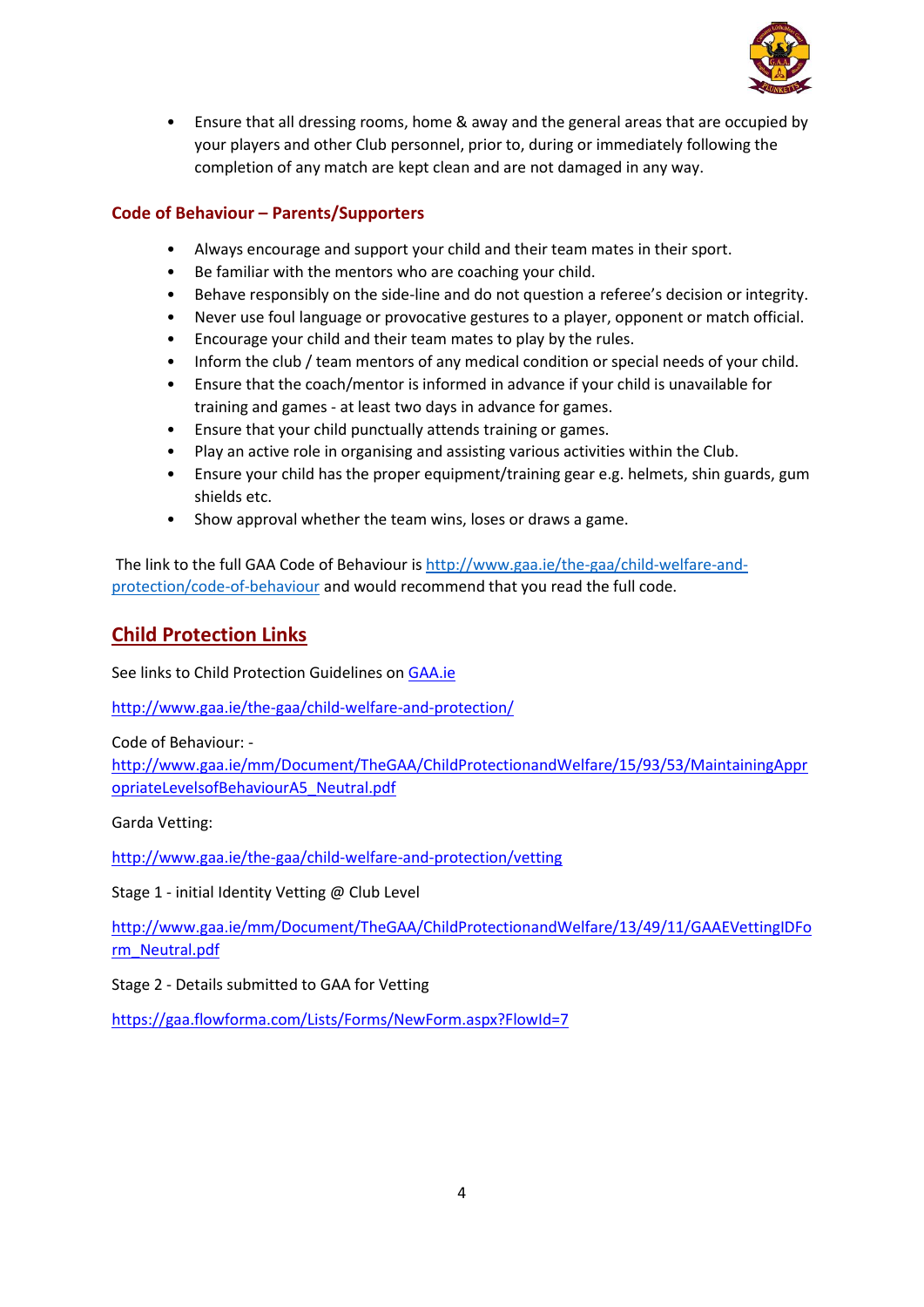

# **Role of Juvenile Mentor /Coach**

Mentors interacting with players in the Club are in a position of trust and influence. Mentors need to have a basic understanding of the emotional, physical and personal needs of the young person. The stages of development and ability of youths will guide the types of activity provided by the Club. All Mentors actions should be guided by what is best for the player and carried out in a respectful manner.

The nature of the relationship between Mentor and a juvenile player can often mean that a Mentor may learn confidential information about a player or player's family. This information must be regarded as confidential and unless where abuse is suspected, must not be divulged to a third party without the permission of the player/family.

Mentors are often initially recruited to assist with the Saturday nursery in the Club or in some cases they may have previous experience playing or mentoring in another club. Mentoring can be a very rewarding role – guiding young players who can barely kick a ball or hold a hurl through the age grades, helping each one to play to the best of their ability. Club mentors are expected to strive to work well with their own mentor colleagues and with mentors who are involved in all the club sections. Remember that the number one priority is the player. Mentors are reminded that the team you oversee is the club's team first and foremost. How you perform, and act reflects on the Club. Mentors are expected to be familiar with Club policies and protocols and the aims and objectives of the Club.

A key aim of the Club is that all referees are treated with respect. No referee goes out to have a bad game. If we treat referees with respect our players will follow. Where our juvenile players treat referees with disrespect, we must take appropriate action.

The GAA Respect Initiative aims to promote positive behaviour and to ensure that an enriching environment is provided for the promotion and development of Gaelic Games. This includes respect for and from all participants on and around the field. See http://gaa.ie/youth-zone/gaarespectinitiative/ for more details.

#### **Mentor Recruitment and Selection:**

The following procedures will be used when recruiting Mentors and other personnel used to manage teams:

- Role Clarification: The role of the mentor will be clearly defined e.g. Mentor, Committee Member, etc.
- Role Assistance: The various support's available in the Club will be explained to new mentors e.g., courses. For new Mentors in the Nursery, induction meetings will be held in the Club.
- Meeting the Applicant: An official representative from the Juvenile Committee will meet each new mentor to ensure that they are aware of their role(s) and to use the occasion to clarify any issues that may arise and identify any coaching and up-skilling needs as appropriate.
- Support: Continuous supports will be made available to all Mentors and volunteers to enable them to fulfil their roles successfully. The Club Executive, Juvenile Chairperson and Secretary and the Children's Officers will be available to support all roles in the Club.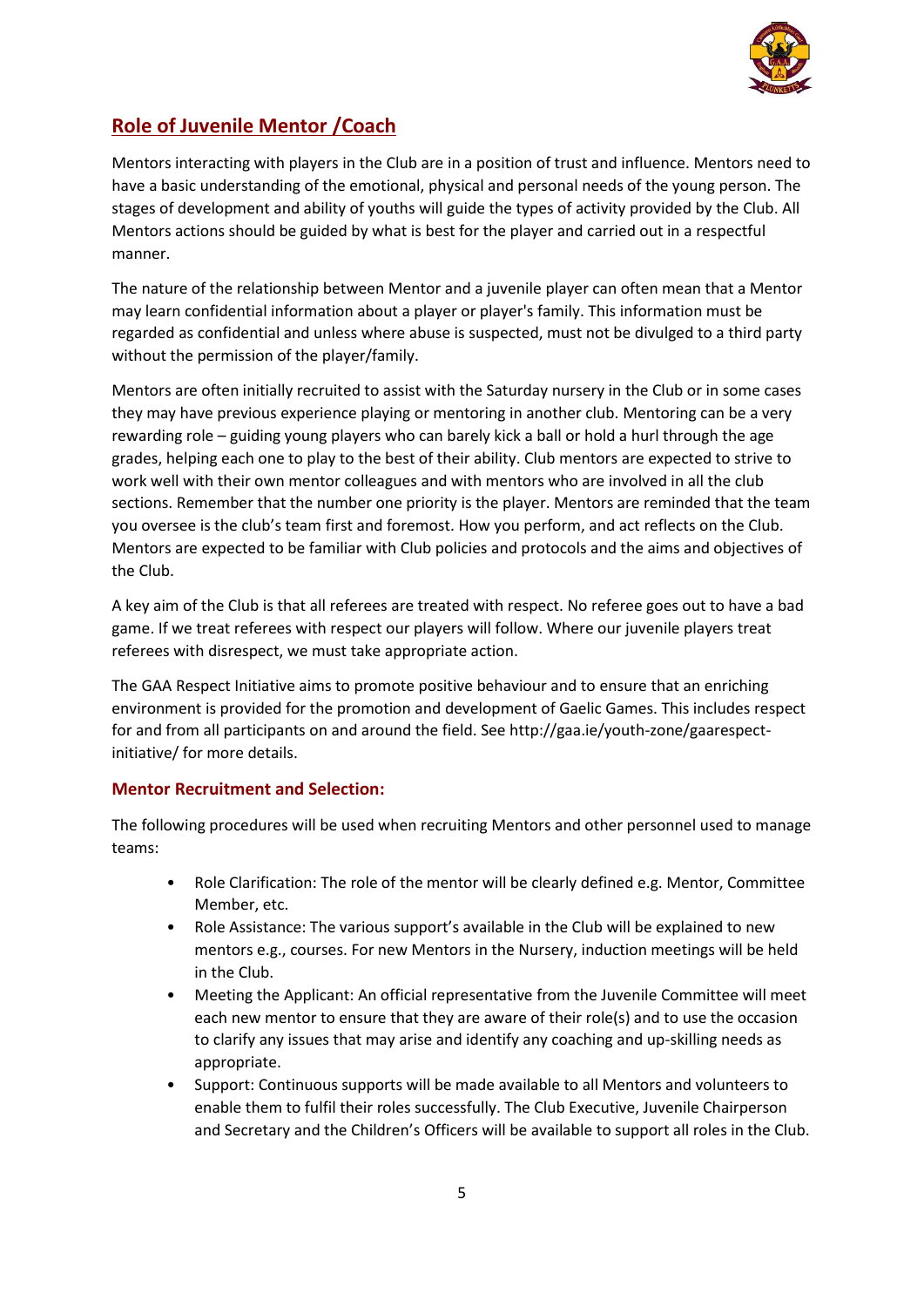

- Mentor Ratification: All Mentors (new and existing) will be reviewed and ratified by the Club Executive on an annual basis.
- Socialisation: The Club will introduce an initiative of 'mentoring the mentor' which will give the new mentor the opportunity to learn the ropes with an existing mentor. The monthly Juvenile meeting is also an opportunity for socialisation and sharing ideas and best practises.

#### **Mentor Requirements & Duties**

- The Club promotes hurling, football, camogie and ladies' football. Equal promotion and attention should be given to both football, hurling, camogie and ladies football.
- All mentors must be members of the club.
- All juvenile mentors must receive Garda Clearance. Procedures are outlined under the Garda Vetting Information section on the Club website or on the Garda Vetting section of [GAA.ie.](http://www.gaa.ie/the-gaa/child-welfare-and-protection/vetting) This is mandatory and must be submitted before working with Juvenile Players.
- ALL players must be registered. Players who are not registered are NOT INSURED to train or to play in matches, including challenge games.
- Mentors who become aware of children whose families maybe in financial difficulty should approach the Club Registrar to make suitable arrangements regarding membership fees. In any event Juvenile players must be register by 30th March at the latest.
- Nets and goals must be replaced after use unless another team confirms that they will use them.
- Mentors are responsible for the safe keeping of jerseys and equipment and should ensure jerseys are not allowed to be taken home after games.
- Footballs and sliotars to be clearly marked and mentors to ensure all equipment is managed and cared for by the team.
- All mentors must wear Bibs. There is a monetary fine currently of  $E$ 25 from the County Board for not wearing the required BIB and must be paid by the team (not the Club)
- Full adherence to the GAA Regulations is mandatory
- Communicating time and venue of fixtures to parents/guardians and ensuring sufficient numbers to field teams
- Organising and managing teams on match days
- Coaching & developing juvenile players to the best of their ability while encouraging players to give the best of themselves for the team
- Ensuring teams have necessary equipment to train and play Gaelic games in a safe environment e.g. footballs, sliotars, bibs, cones, stakes to tie down goals etc.
- Return of match results to County Board (via automated text service)
- Follow up of club memberships from parents/guardians of juvenile players
- Maintaining an attendance record of all training sessions and matches.
- Ensuring that players & parents/guardians are aware of training start and finishing times.
- Maintain a brief record of any injury(s) and action taken both during a training session and during a game. This is a requirement for GAA Player Injury scheme purposes.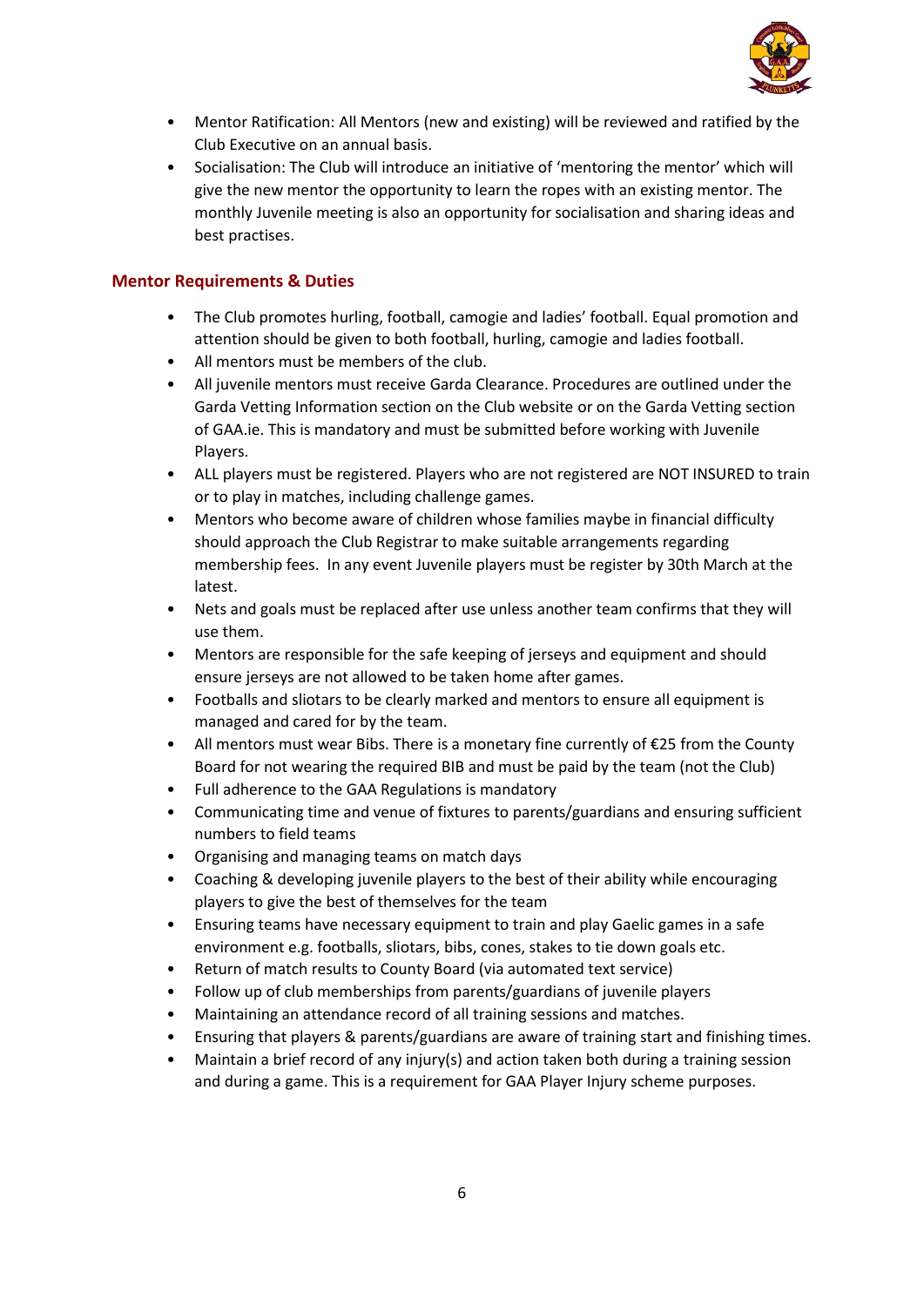

## **Communicating with Parents / Guardians of Juveniles**

Much publicity has arisen, and many enquires have been made following media attention on the GAA good practice recommendations regarding the use of social network and text messaging when passing on information to under age players. (Note; an underage player is one who is under the age of 18 years)

- It is Club policy that when passing on information regarding games, training or other activities to under-age members that this is done so via group texts/WhatsApp/teamer etc. and that these group communications be sent to the parents/guardians of underage players. Mentors and/or Club officials are required to obtain these relevant contact numbers when an underage player is being registered.
- Mentors should not use any social networks (Facebook, Twitter, etc.) or individual contact numbers to communicate with underage players.

#### **Web Site Usage/Photographic/Recorded Images**

- Taking photographs of players, using the Club website to publicise GAA activities and the video recording of events, games and training sessions are normal activities, however, care must be taken in the dissemination, storage and use of such material.
- Photography and the recording of images in a public place do not generally require explicit or prior consent. However, if at an event such as a game or training session is taking place a Mentor, parent or player is entitled to request a person to refrain from taking photos if they feel that it may be inappropriate.
- All young people featured in recordings must be appropriately dressed.
- A photograph or recording of a young player should focus on the activity rather than the young person.
- Group and team photos may be taken but it is not necessary to match the player's name with the position they are standing or seated in the photo.
- Any instances of inappropriate images should be reported to the Juvenile Committee Chairperson and/or the Children's Officer who will ensure that appropriate action is taken.

#### **Team Building / Club Bonding**

- The Club encourages trips for all Age Groups to be organised to take each team from U12 to U16 to play other teams both inside and outside the county. This will help build team spirit, Club spirit and player confidence.
- At the end of the season fun trips should be organized for each team. Examples include Karting, Paintball, adventure camp, etc. Trips to Inter-County League Games where entry is free should also be arranged.
- There are specific guidelines to be followed in advance as part of planning for an overnight away trip which can be obtained from the Child Protection Guidelines.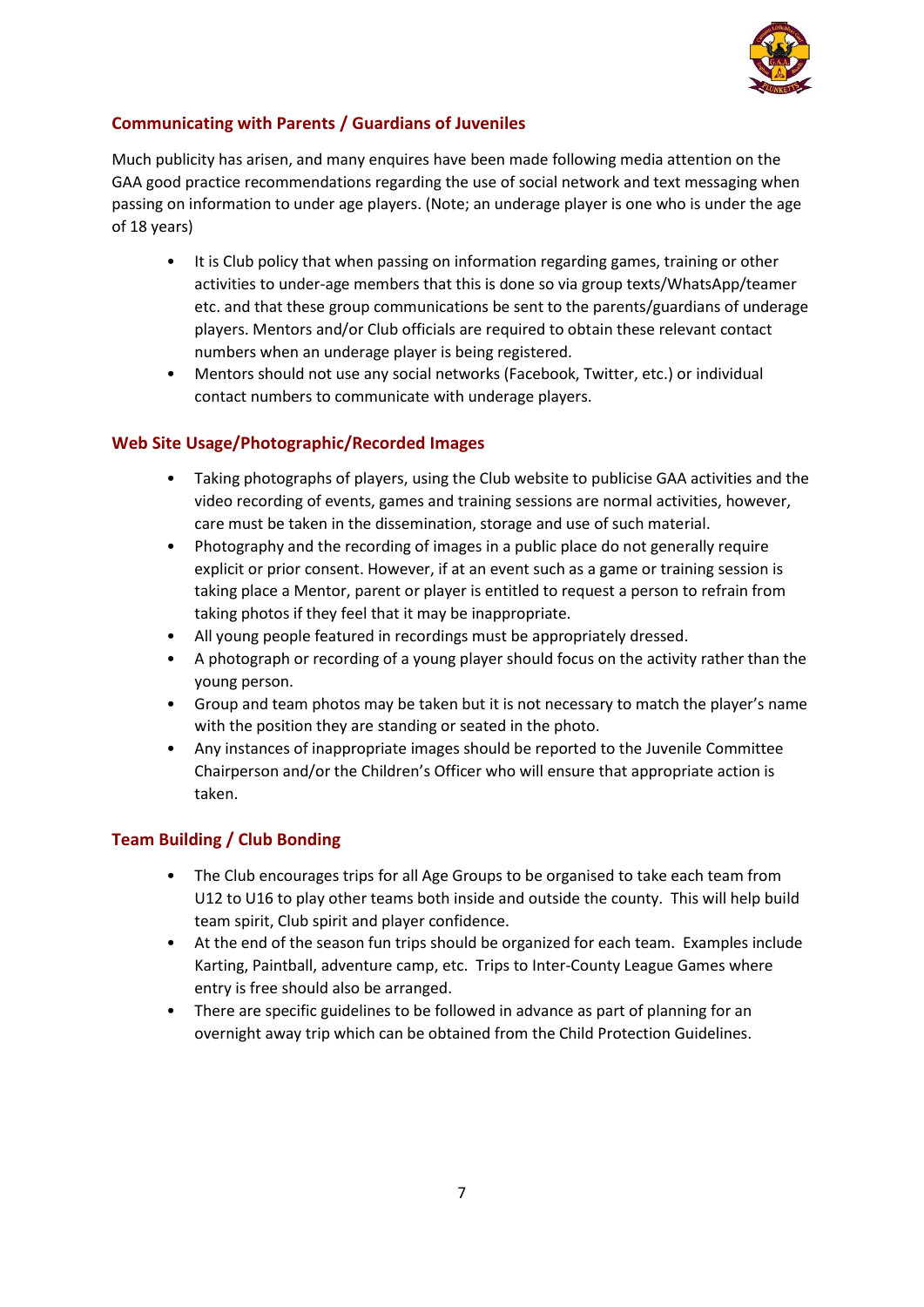

## **GAA Injury Scheme**

The GAA's Medical, Scientific and Welfare Committee have developed the following advice and resources for players in relation to injuries.

- The Scheme provides benefit to male members playing Hurling, Gaelic Football and Handball whose clubs are registered with the scheme.
- The Injury Scheme does not seek to compensate fully for injury but to supplement other Schemes such as Personal Accident or Health Insurance. The Scheme only provides cover for unrecoverable losses up to the limit specified under the Scheme.
- Ultimately, the responsibility to ensure that adequate cover is in place lies with the individual member.
- The Scheme is administered by Willis Insurance and runs from 1 January to 31 December each year.
- The most common claims made under the Scheme are for medical and dental expenses and these are summarised below. The Scheme also covers claims for loss of wages, supplementary hospital benefit and permanent disability, information on these is available from the GAA website.

**Medical Expenses** - If you have medical insurance such as VHI or Laya Healthcare etc., a claim must be made with your medical insurance provider in the first instance. Otherwise unrecoverable medical expenses are covered up to a maximum of €5,000 subject to an excess of €60 for each and every claim. Willis Insurance check whether there is medical insurance in place for the individual applying to the Scheme. Physiotherapy must be medically prescribed and is limited to €200 in total per claim.

**Dental Expenses** - non-recoverable dental expenses are covered up to a limit of €5,000, excluding the first €60 of each claim.

#### **How do I claim?**

The claim form can be obtained from our Injury Scheme Coordinator, Tomas O'Friel mob. No. 0876473569 or email tommyofriel@hotmail.com.

- The claim form should be fully completed and forwarded together with all relevant supporting documentation (official medical receipts are required – invoices are not acceptable) to the Club Scheme Coordinator
- All claims are required to be reported to Willis Insurance within 60 days of the incident. Claims reported outside the 60-day period will not be processed. Claimants must allow 5 working days for the claim form to be validated at both the Club and County Board level.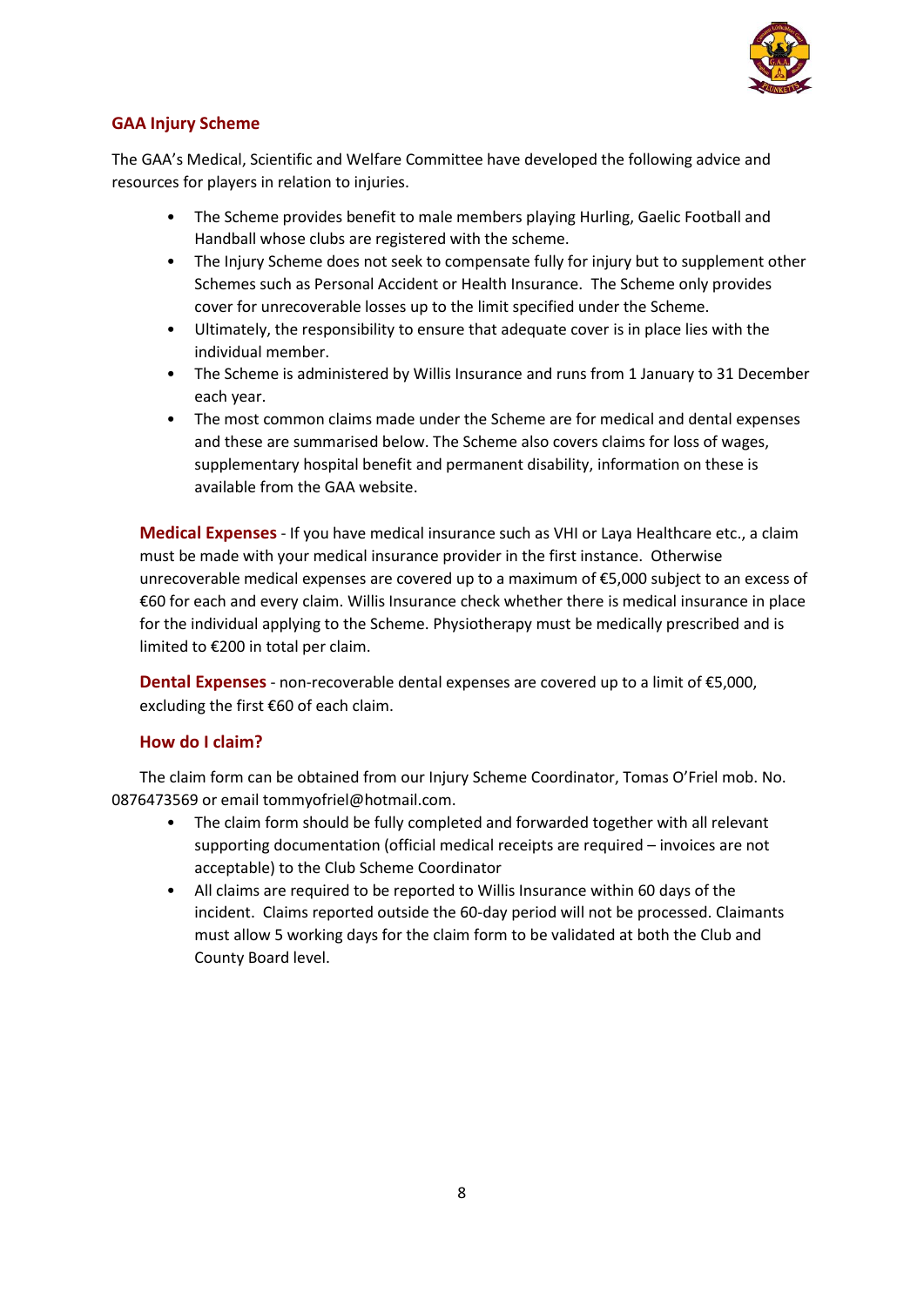

**Links to CCC1 & CCC2 FOOTBALL AND HURLING LEAGUE REGULATIONS 2018 [http://uploads.dublingaa.ie/files/21/ccc1\\_league\\_regulations\\_2018.docx](http://uploads.dublingaa.ie/files/21/ccc1_league_regulations_2018.docx) Go Games [http://uploads.dublingaa.ie/files/21/ccc2\\_league\\_regulations\\_for\\_\\_2018.docx U](http://uploads.dublingaa.ie/files/21/ccc2_league_regulations_for__2018.docx)13-U16 [http://uploads.dublingaa.ie/files/21/ccc\\_2\\_football\\_and\\_hurling\\_championship\\_regulati](http://uploads.dublingaa.ie/files/21/ccc_2_football_and_hurling_championship_regulations_2017.docx) [ons\\_2017.docx](http://uploads.dublingaa.ie/files/21/ccc_2_football_and_hurling_championship_regulations_2017.docx) Championship Rules 2017 [http://uploads.dublingaa.ie/files/21/2017\\_rules\\_governing\\_feile\\_na\\_ngael.docx](http://uploads.dublingaa.ie/files/21/2017_rules_governing_feile_na_ngael.docx) Feile [http://uploads.dublingaa.ie/files/21/draftteam\\_sheet\\_template.xlsx](http://uploads.dublingaa.ie/files/21/draftteam_sheet_template.xlsx) Team sheet [http://uploads.dublingaa.ie/files/21/example\\_team\\_sheet.pdf](http://uploads.dublingaa.ie/files/21/example_team_sheet.pdf) Team sheet [http://uploads.dublingaa.ie/files/21/information\\_on\\_the\\_mark.docx](http://uploads.dublingaa.ie/files/21/information_on_the_mark.docx) Info on Mark [http://uploads.dublingaa.ie/files/21/u8\\_football\\_rules\\_2.pdf](http://uploads.dublingaa.ie/files/21/u8_football_rules_2.pdf%20U8) U8 Football rules [http://uploads.dublingaa.ie/files/21/u8\\_hurling\\_rules\\_2.pdf](http://uploads.dublingaa.ie/files/21/u8_hurling_rules_2.pdf) U8 Hurling rules [http://uploads.dublingaa.ie/files/21/u9\\_football\\_rules\\_2.pdf](http://uploads.dublingaa.ie/files/21/u9_football_rules_2.pdf) U9 Football rules [http://uploads.dublingaa.ie/files/21/u9\\_hurling\\_rules\\_2.pdf](http://uploads.dublingaa.ie/files/21/u9_hurling_rules_2.pdf) U9 Hurling rules [http://uploads.dublingaa.ie/files/21/u10\\_football\\_rules\\_2.pdf](http://uploads.dublingaa.ie/files/21/u10_football_rules_2.pdf) U10 Football rules [http://uploads.dublingaa.ie/files/21/u10\\_hurling\\_rules\\_2.pdf](http://uploads.dublingaa.ie/files/21/u10_hurling_rules_2.pdf) U10 Hurling rules [http://uploads.dublingaa.ie/files/21/u11\\_football\\_rules\\_2.pdf](http://uploads.dublingaa.ie/files/21/u11_football_rules_2.pdf) U11 Football rules [http://uploads.dublingaa.ie/files/21/u11\\_hurling\\_rules\\_2.pdf](http://uploads.dublingaa.ie/files/21/u11_hurling_rules_2.pdf) U11 Hurling rules [http://uploads.dublingaa.ie/files/21/u12\\_football\\_rules\\_2.pdf](http://uploads.dublingaa.ie/files/21/u12_football_rules_2.pdf) U12 Football rules [http://uploads.dublingaa.ie/files/21/u12\\_hurling\\_rules\\_2.pdf](http://uploads.dublingaa.ie/files/21/u12_hurling_rules_2.pdf) U12 Hurling rules [http://uploads.dublingaa.ie/files/21/note\\_on\\_streaming.docx](http://uploads.dublingaa.ie/files/21/note_on_streaming.docx) Streaming info**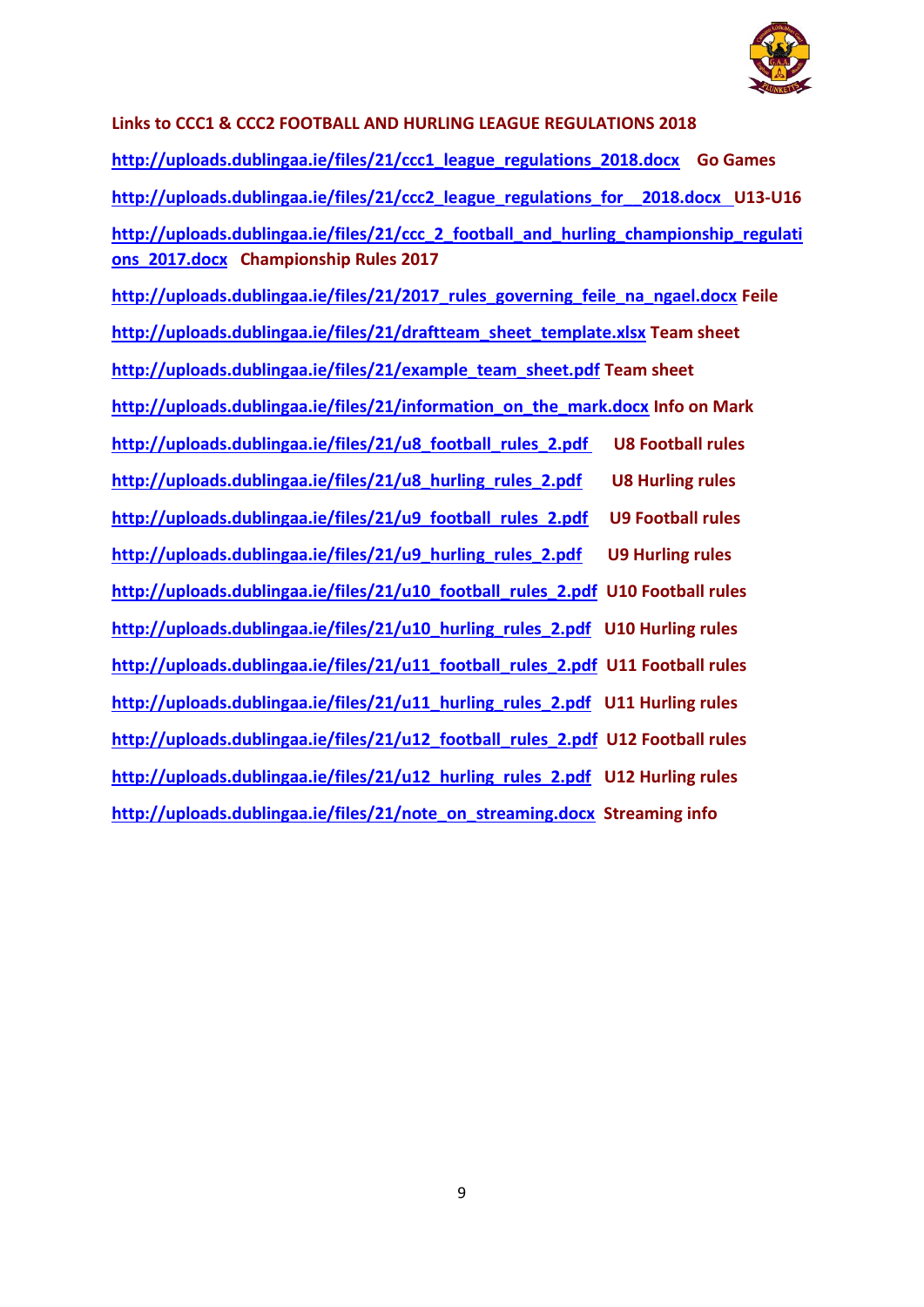

# **Plunkett's Guidelines on 'Playing Up'**

'Playing up' is where a player plays and/or trains with an older panel of players; for example: an under 12 player plays with an under 13 or under 14 team and includes all juvenile age categories across the club. It is essential that the Club does not unintentionally demotivate 'at age' players to the point where they will eventually give up playing and they must get playing time in matches. The Club policy on this issue is to foster and develop both weak and strong players. The Club Executive has appointed three Officials of the Club to monitor these new guidelines and ensure that fairness and equity is applied. When a player plays up, the coach of his/her own team should be consulted by the mentor of the team in which he/she is playing up for. The parents must also be consulted with regarding their child playing up.

#### **Nursery**

It is the Club's policy that all players should play in their applicable age group from the outset. In general, all players leaving the nursery should play in their correct age group with the following exceptions:

- Where the team leaving the Nursery field an additional team, they may utilise players from the age group below who are still in the Nursery.
- Where in the opinion of both sets of mentors and the Officers of the Juvenile Section, it is in the best interests of the player that he/she be allowed to play up given the stage of development the juvenile is at.
- Juveniles permitted to 'play up' will be required to play at their own age group the following year.

#### **U8 – U12**

This age group is not about winning but primarily about developing the football and hurling skills of our young juvenile players and therefore all juvenile players in this category should be given equal opportunity and playing time.

- The panel a player is part of is determined by his/her age on January 1st, not by the class he/she is in school.
- For competitive grading league games at U12, players asked to 'play up' should primarily support the 'B' team. On occasion it may be necessary for the 'stronger under age player to support the 'A' team in the competitive grading league or indeed a league game. This must be agreed between both sets of mentors.
- In team selection, preference should always be given to players who are 'at age'.
- If a player refuses to train or play with his/her own age-group, then he/she will not be allowed to play up
- When a player plays up, the mentor of his own team should be consulted by the mentor of the team in which he is playing up for. Parents must also be consulted about their child playing up.

#### **U13 – U16**

The Clubs guidelines on 'playing up' is that players playing up should not deprive players who are 'at age' of game time. The health and well-being of all our juvenile players is paramount in all decisions regarding the impact of players 'playing up'. The Club will however facilitate 'playing up' where players are required to make up a team.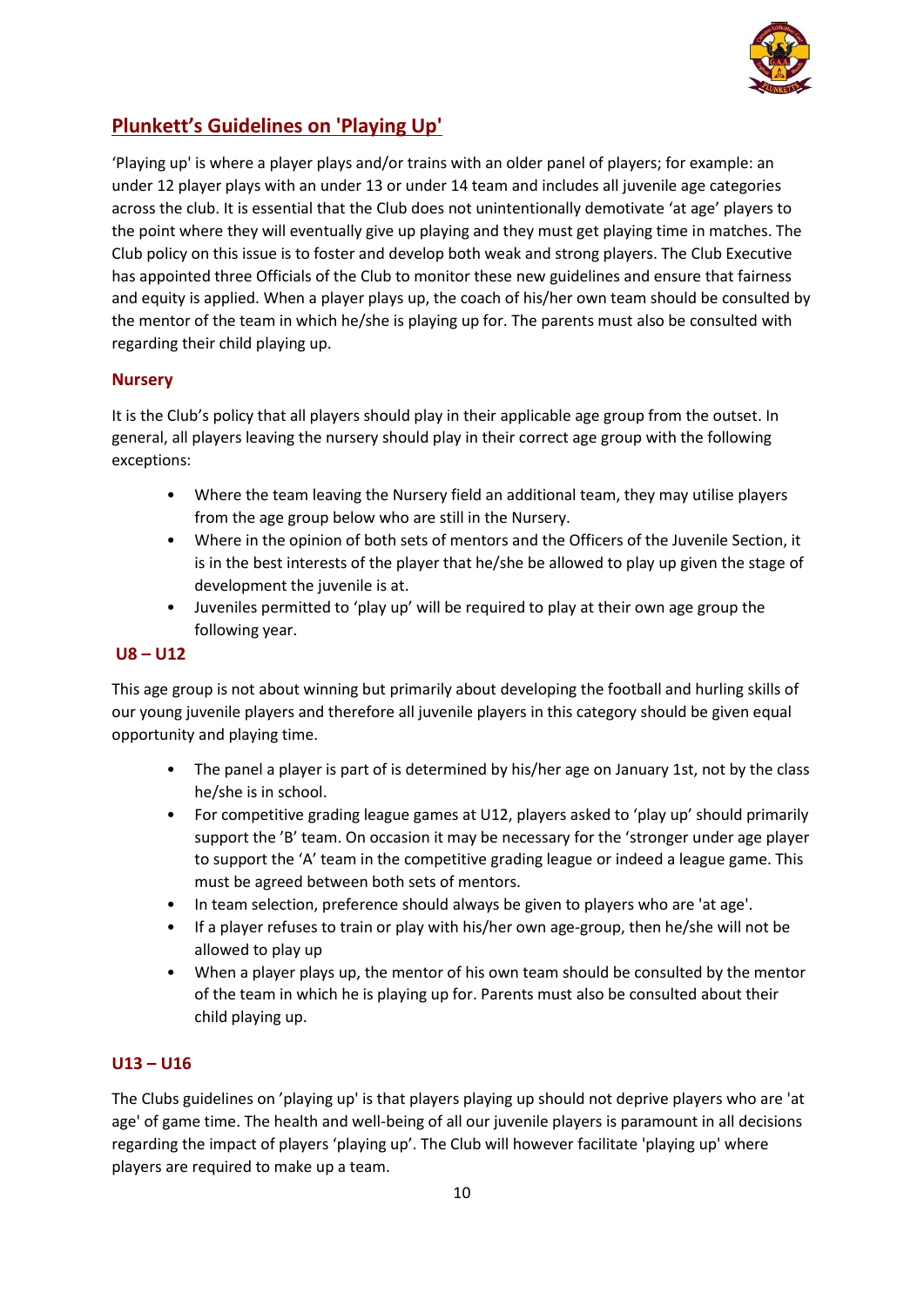

#### **In team selection, preference should be given to players who are 'at age' getting game time.**

For players playing up the following guidelines should be adhered:

- If a player refuses to train or play with his own age-group, or is injured then he/she will not be allowed to play up
- When a player plays up, the mentor of his/her own team should be consulted by the mentor of the team in which he/she is playing up for. On the Ladies Camogie & Football, mentors of both codes should be consulted. Contact should not be made with the player until relevant mentors have been appraised of the request. Contact should not be made with the player until the relevant mentors have been appraised of the request.
- Parents / guardians must also be consulted about their child playing up.
- Players asked to play up must have the necessary skill capability to be competitive and support the team objective.
- A player is not allowed to play more than three ages up e.g. an under 12 cannot play on an under 15 team (with the exception of Ladies Football). This is a player safety issue and must not be breached. The Club is also liable to be fined and the game if won is forfeited.
- Mentors are reminded that players at age should get regular game time ahead of players playing up on an infrequent / contingency basis. Where teams require additional players to make up a squad on a permanent basis, the mentors must communicate with parents and players on their selection process while ensuring regular game time for all the squad.
- Team management should set out these parameters in relation to squad size and team selection openly and transparently with all players and their parents at the start and during the course of the playing season.

Mentors may deviate from this policy if there is good reason not to select a player, other than the player's ability (e.g. indiscipline or poor attendance at training). In such cases, the player & their parent / guardian must be informed at the time why he/she is not being selected.

If issues arise with the implementation of these guidelines, parents should first discuss the matter with a team mentor. Following this, parents may contact the Child Welfare Officer by email or text in regard to their child not getting adequate game time. The Child Welfare Officer will then follow up with the mentors concerned and take into consideration information received from all parties before making a final evaluation on a particular issue. The Juvenile /Camogie & Ladies Football Committees will be duly advised of the final outcome of the issue to determine if any broader action needs to be taken. The Child Welfare Officer may escalate the issue to the Club Chairman and Secretary if appropriate.

The Club wishes that common sense, fairness and good communication between mentors, players and parents will resolve most issues/disputes.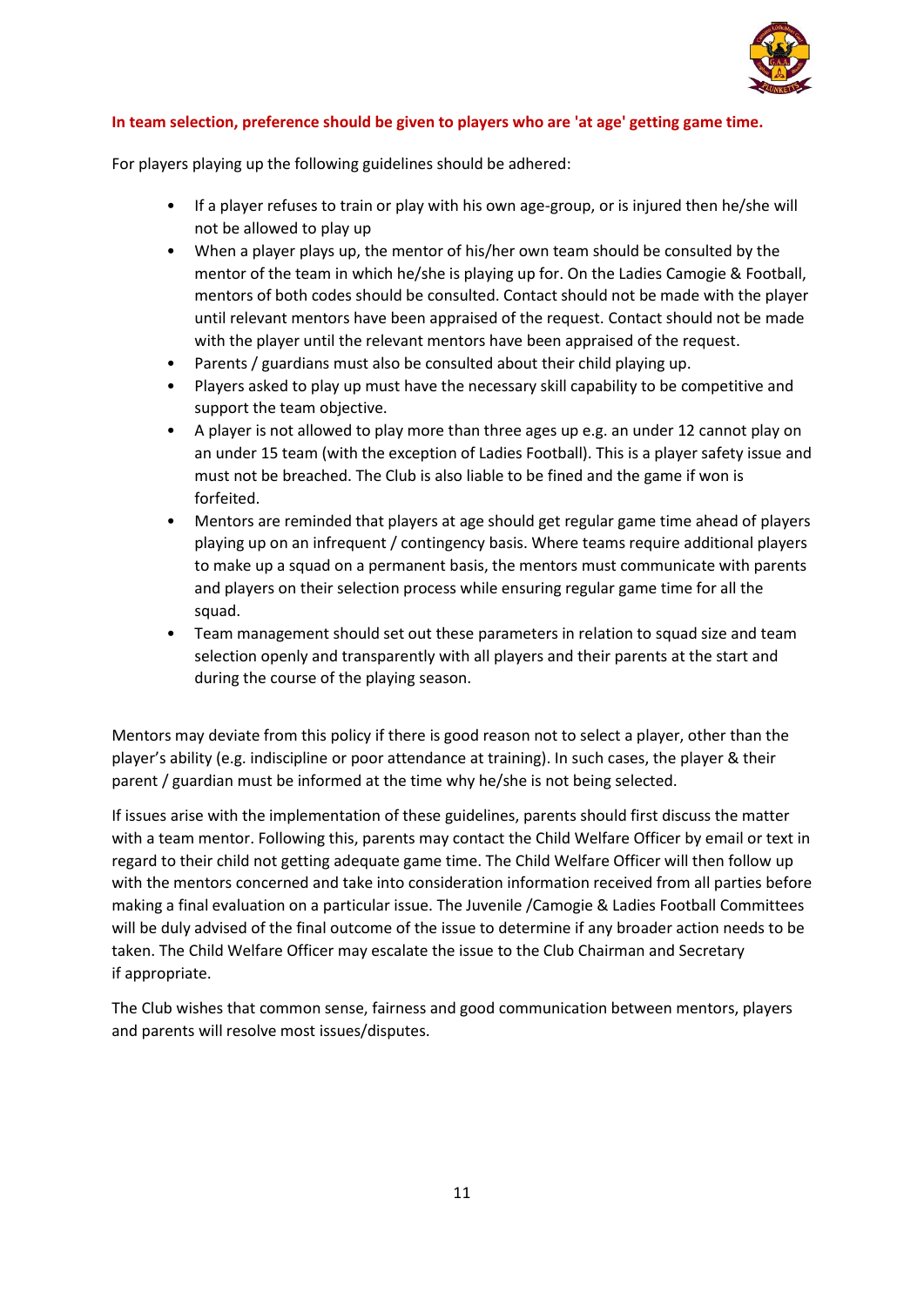

## **Standards of Behaviour & Discipline Procedure for Juveniles**

The Club aims to deal with challenging behaviours and resolve them through discussion with parents/guardians, child and mentors in a timely manner. Behavioural challenges of a serious or critical nature will require involvement of the Juvenile Committee, Child Protection Officer along with the parents/guardian of the juvenile and mentors to help plan a best response and support for all concerned. Additionally, incidents that are deemed serious may require a health and safety risk assessment to ensure child and adult welfare and safety and may include sanctions resulting in partial or total suspension as deemed appropriate by the Executive Committee.

The Club requires the highest standards of behaviour from all young players/members. It is the Club's policy to encourage, acknowledge, and reward high standards of behaviour. However, it is also the Club's policy not to tolerate unacceptable behaviour from any juvenile players towards fellow players, mentors, referees, opponents, parents or any other Club members. It is also important for the mentor to reflect if they could have taken early preventive action to have avoided the mis-behaviour of the juvenile player

- Is the juvenile being challenged enough in terms of their ability, is the training varied and interesting, is the juvenile getting adequate playing time.
- Has the mentor maintained a balanced tone and approach in how they have handled a situation.
- Has the mentor maintained a child centred approach: respecting the rights, dignity and worth of the juvenile player and treated everyone equally.
- Has the mentor been positive during coaching sessions, games and other activities so that the juvenile player has a sense of achievement and an increased level of selfesteem.
- Has the mentor developed an appropriate working relationship with the juvenile based on mutual trust and respect.

## **Some best practises to consider in dealing with problematic behaviour include**

- If mis-behaviour occurs at a training session or at a match, try and immediately identify what is the cause of the mis-behaviour. Do not chastise a juvenile in front of other parents or team mates.
- Keep a brief record of problem/action/outcomes if behavioural problems arise
- The young person should be spoken to in a calm, normal voice explaining the breach of code of behaviour so that they do not feel threatened and that they fully understand the breach and how they may improve.
- Explain that a repeat breach will lead to further disciplinary action and what the disciplinary action may be. In the event of a young person becoming upset or emotional when spoken to, the mentors need to inform the parents/guardian at the end of the training session.
- It is vital that the Mentor always remains calm, even in the face of severe provocation.
- The use of a' time out' area should be considered by Mentors and away from any other activity.
- A young player may redeem themselves by being encouraged to undertake to do additional chores (picking up cones, tidying away gear).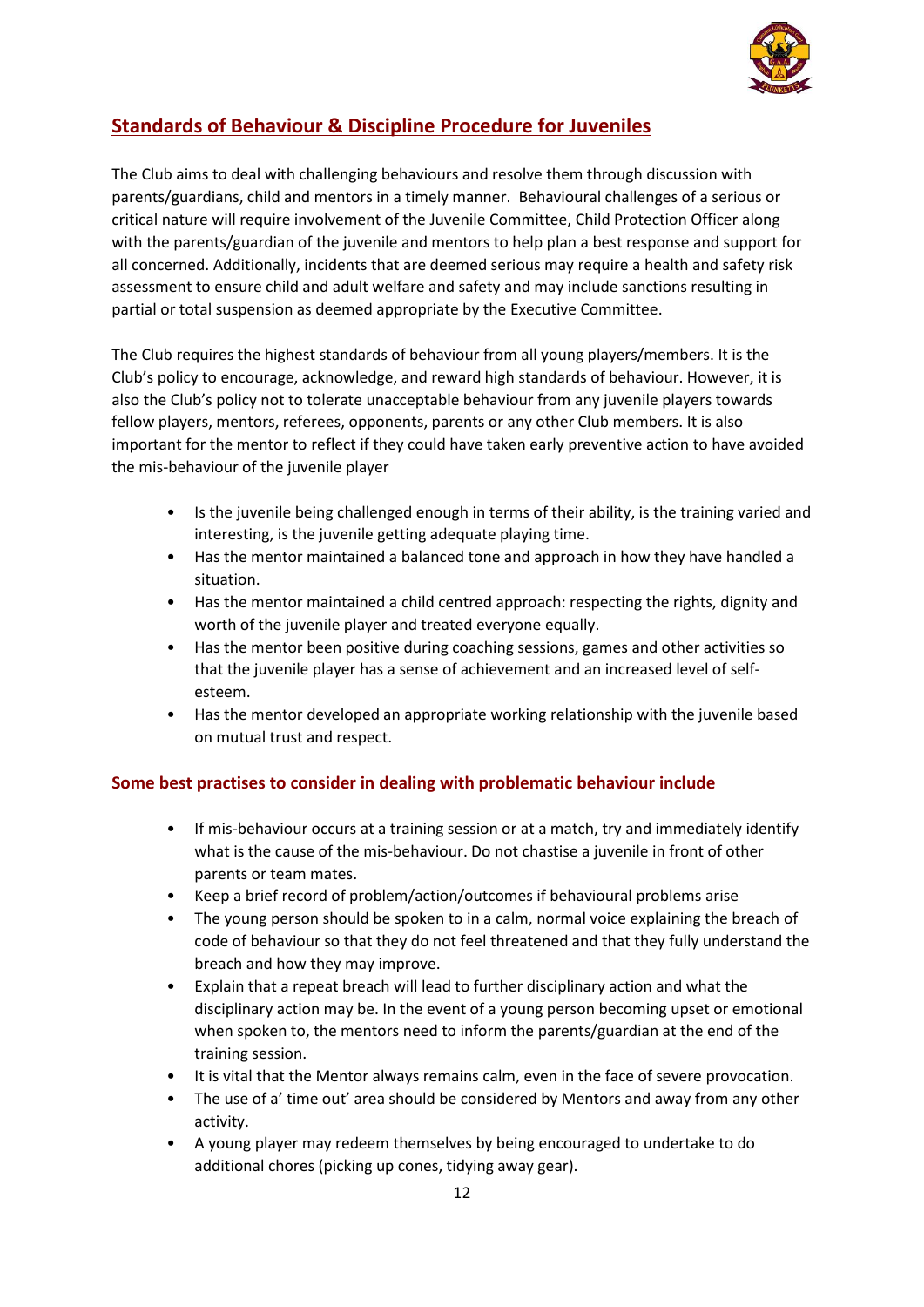

- A report must be kept on the breach/disciplinary action to be completed for all serious and critical breaches.
- If the juvenile continues to mis-behave take them out of the activity be it training or match and provide them with some quiet time to contemplate their actions.
- If the matter is not resolved or is repeated on a regular basis then discuss it with the parents.
- Ensure that the Child protection Officer is aware of the issue and the follow up action you intend to take.
- Always ensure that you have abided by the Club's code of Behaviour. Remember never ever send a juvenile home from training or a match early unaccompanied. Ring the parents of the juvenile and explain what has occurred. Remember to be balanced in your summation of the incident/s that have occurred as the juvenile is also fully entitled to put forward their version of events.
- Care must be always taken not to expose a player, intentionally or unintentionally, to embarrassment or disparagement by use of sarcastic or flippant remarks about the player or their family.

#### Remember 'Let common sense prevail'

#### Role of the Disciplinary Committee & Procedures

The Club Executive Committee has the authority to investigate any matter and to suspend, warn, fine or disqualify any member from club activities for breaches of the Club Constitution, Rules, Codes and the Official Guide or for conduct considered to have discredited or harmed the Club or the GAA.

If a disciplinary issue subsequently becomes a formal complaint either from the mentor or parents,

then the following procedures will apply:

- All complaints must be submitted in writing either to the Chairperson of the Juvenile Committee or the Club Secretary.
- It is then the responsibility of the Club to deal with the complaint
- The Club Executive will appoint a Disciplinary Committee comprising of 3-4 people.
- It is the responsibility of the Disciplinary Committee to resolve problems relating to the conduct of the juvenile mentors/players/parents of the Club.
- The Disciplinary Committee will meet with all parties involved, affording each party the same rights and opportunities. The Disciplinary Committee will provide a written report

#### **Sanctions**

Where it has been established that an incident of misconduct has taken place, the Club will notify the member of any sanction being imposed.

The notification will be made in writing, setting out the reasons for the sanction. Correspondence will be addressed to the parents/guardians.